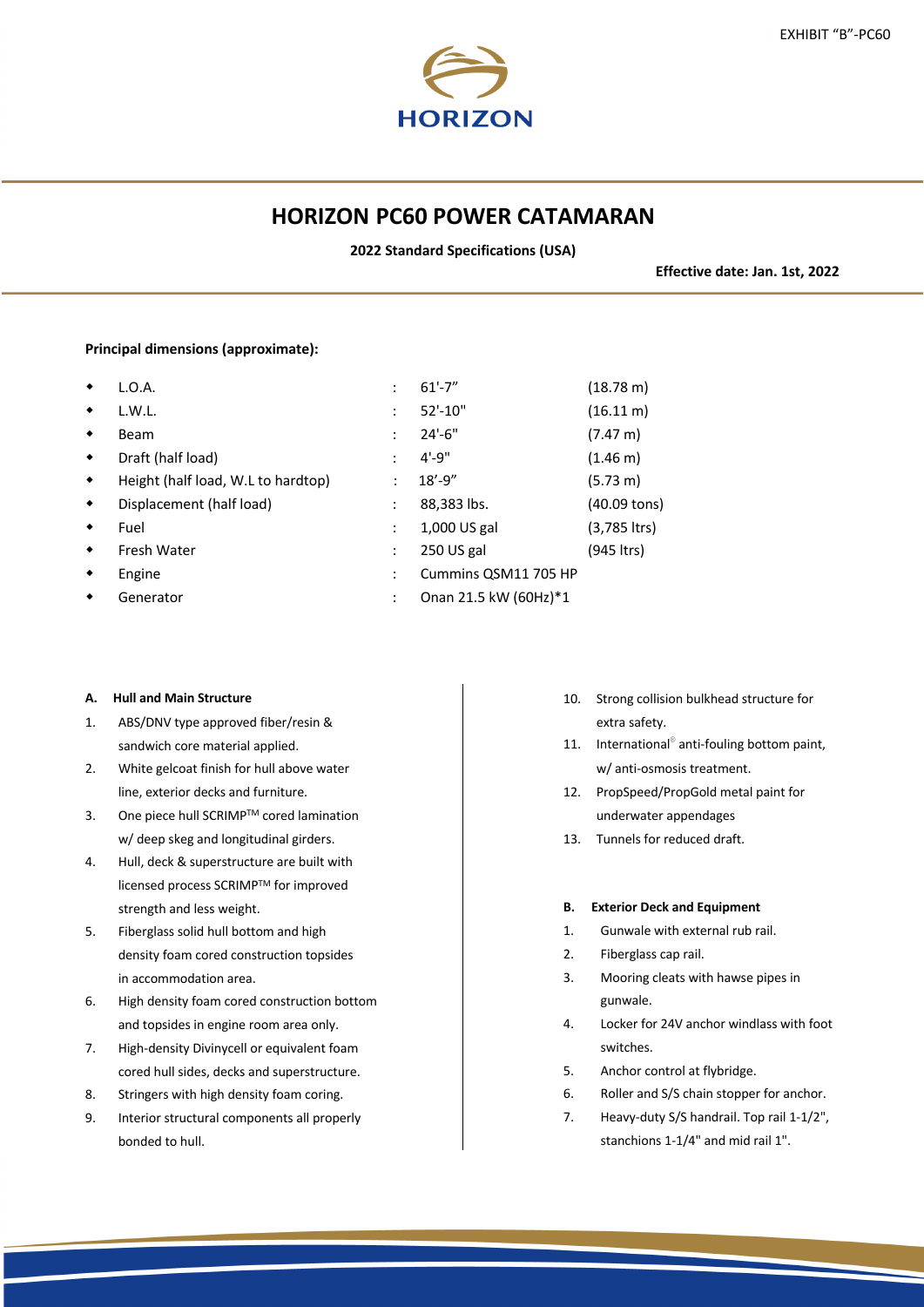

- 8. Teak pulpit seats at bow.
- 9. Deck hatch for access to 63kg S/S anchor 200 ft of high tensile 3/8" chain plus 100ft mooring rope.
- 10. Fresh water at chain locker.
- 11. Opening portlights (x6).
- 12. Hull side frameless and flush mounted seam windows tinted and tempered glass for master & VIP cabin.
- 13. Deck hatches (x2) with blinds & screens.
- 14. Stainless steel framed salon door with 7 feet opening.
- 15. Port and starboard sides boarding door (USA only).
- 16. Non-skid deck.
- 17. Self draining aft deck.
- 18. FRP curved seat with cushions.
- 19. Hi-gloss finished fixed height wood cockpit table.
- 20. Large curved steps (x2) down to large dive/swim platform.
- 21. Manual swim ladder (x2).
- 22. Cockpit lockers for storage.
- 23. Cockpit LED down lights.
- 24. Courtesy lights.
- 25. Hot and cold fresh water shower (x2) recessed into aft coaming.
- 26. Fresh water deck wash tap and dock inlet at portside.
- 27. Canvas covers for helm console, Stidd helm chair, FRP lounge seating & table, BBQ on the flybridge, aft cockpit seating, and special padded cover for aft cockpit table.
- 28. Comfortable curved stairway with teak treads up to flybridge from aft deck.
- 29. Recessed fuel and water inlets.
- 30. \*Install fuel gauges with fuel sensor at fill on P&S side deck.
- 31. \*Swim platform with S/S rails TWO on each hull.
- 32. \*Dimmer switch for aft. deck ceiling lighting.
- 33. \*Dimmer switch for three light above aft. deck table.
- 34. \*Pre-wire for stern LED nameplate.
- 35. \*Locks on 3x storage lockers on aft. deck.
- 36. \*FRP aft deck bar with FRP top, basin, fridge, icemaker and overhead locker.
- 37. \*Install OS Burnewinn fishing rod holders 5 on stern.
- 38. \*New inner liner for storage space in fwd. deck.
- 39. \*Add one S/S handrail on stbd. of aft. deck, besides aft. bar.
- 40. \*Upgrade to PC65 FB deck assembly with three ceiling lighting in the extra length area.

# **C. Flybridge and Boat Deck**

#### **Flybridge**

- 1. Non-skid flybridge cambered deck with ample drainage.
- 2. Navigation LED lights.
- 3. Ample locker space for storage.
- 4. Wet bar with sink, hot and cold water, fridge.
- 5. Indirect lighting under bar counter.
- 6. Luxurious lounge seating with one step higher.
- 7. Satin finished teak hi/lo and sliding table.
- 8. Helm station with S/S wheel.
- 9. STIDD pilot chair (x1).
- 10. Instrument console with engine controls, chart plotters instrument monitors and panels, fuel tank monitoring system.
- 11. Remote controls for spot light and ship's horn.
- 12. Bilge pump monitors and controls.
- 13. Compass with 4 1/2 size.
- 14. Comfortable stairs for access to aft deck with stainless handrails.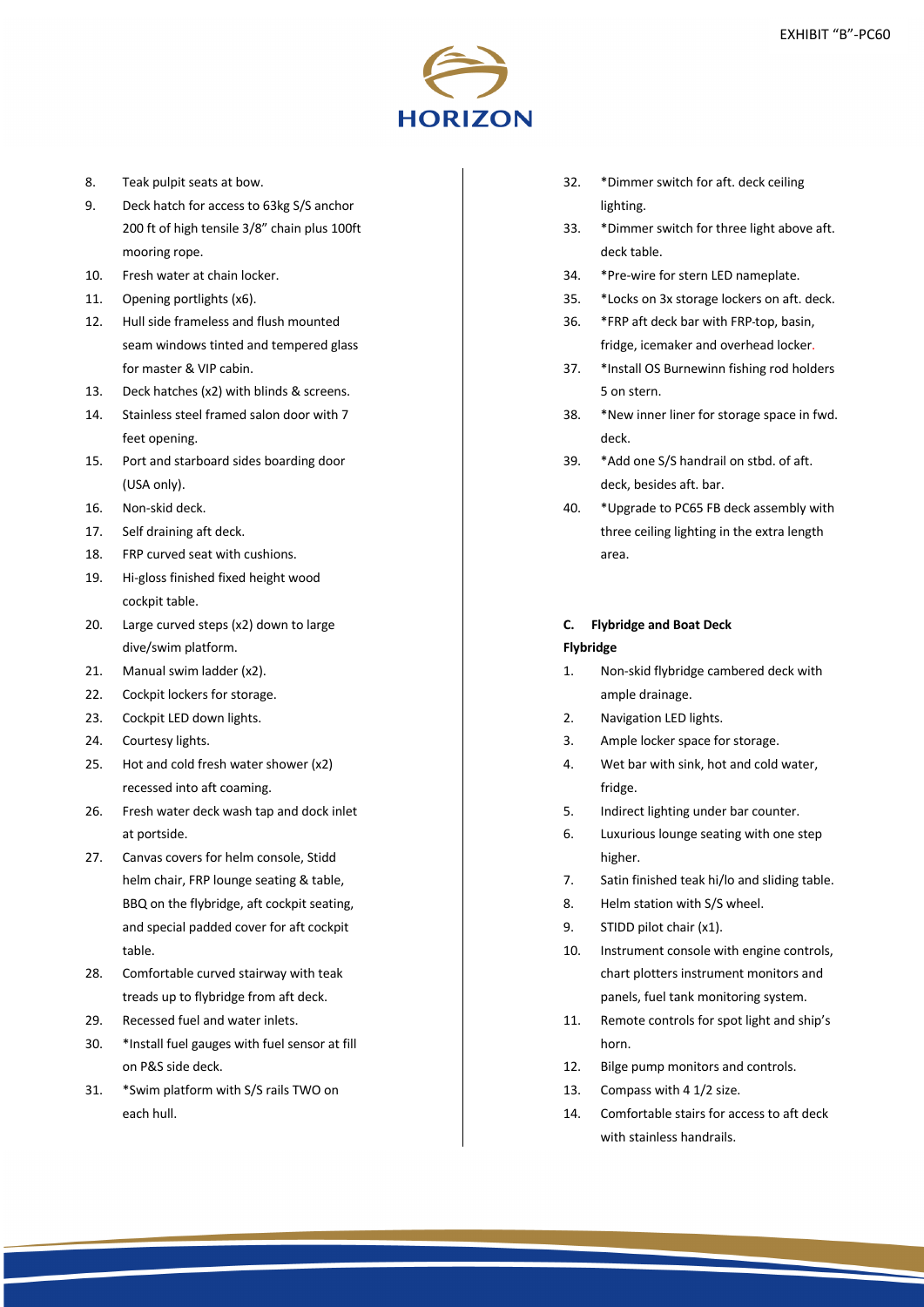

- 15. Hard top ceiling lights.
- 16. Hardtop reinforced for Nav. gear to be mounted on top.
- 17. Steelhead E1100 hydraulic crane for tender on flybridge \*with a second key fob controller for crane.
- 18. S/S flag pole on stern.
- 19. Double bench seat on port side.
- 20. Double bench seat on STBD with slide out panel and cushion for daybed.
- 21. \*One flood light on the radar arch.
- 22. \*Dimmer switch for F/B ceiling lighting
- 23. \* Air conditioning on flybridge (2 outlets)
- 24. \*One S/S hatch on hardtop (without screen), above console.
- 25. \* Extra bar for new BBQ location in lieu of std. layout.
- 26. \*One outlet near davit and cut FRP for single spigot flush mount washdown box in the stbd. for davit.
- 27. \*F/B bar upgrade from FRP to Corian top.
- 28. \*Add BLUESEA dual USB charger at P&S of console.

#### **E. Engine Propulsion & Steering System**

- 1. Cummins QSM11 705 HP engines.
- 2. Dual Racor filters in each engine room.
- 3. S/S shafts AQUAMET HS 22# or equivalent.
- 4. High performance S class 4 blade propellers in NiAlBr.
- 5. Bronze P bracket.
- 6. Shaft and rudder packing glands with maintenance free Tides seals.
- 7. Stainless rudder with zinc plates.
- 8. Side Power bow thruster SE210 13.15hp
- 9. \*Side Power stern thruster SE210 (13.15HP) with tunnel.
- 10. Hypro Electronic Command Steering System.
- 11. Underwater exhaust system with bypass and mufflers.
- 12. \*Install fuel pump operation switch with solenoid valve in engine.
- 13. \*Adjustable trimtab at stern.

#### **F. Engine Room and Equipment**

- 1. Sound and heat insulated compartments.
- 2. Ventilation system with moisture eliminators.
- 3. 21.5kW (60Hz) Onan generator with sound shield and air water separator.
- 4. Engine access through deck hatches in cockpit floor.
- 5. DC Lights.
- 6. Automatic fire extinguisher outlets.
- 7. High water bilge pumps with alarms.
- 8. Oil change pump system for engines gears, and generators.
- 9. Marine Air central air conditioning for each cabins and salon. (Exact same spec. and tons as PC52).
- 10. \*Air conditioning self cleaning system.

### **G. Electrical System**

- 1. 110V or 220V electrical supply from generator/shore power.
- 2. Shore power connector 50amp inlet\*1 with one 75' cable master 50A.
- 3. \*Upgrade shore power breaker\*2 to ABB (DDA203 A S-63 + S203-C50) in lieu of std. Legrand.
- 4. Automatic transform switch for AC power supply.
- 5. Color-coded wiring for easy identification.
- 6. Premium DC distribution board with switches, voltmeter and amp meter.
- 7. Remote panel for generator.
- 8. Four 210Ah AGM batteries for ship's DC 24V service power.
- 9. Premium AC panel with switches 110/220VAC, 50A dock inlet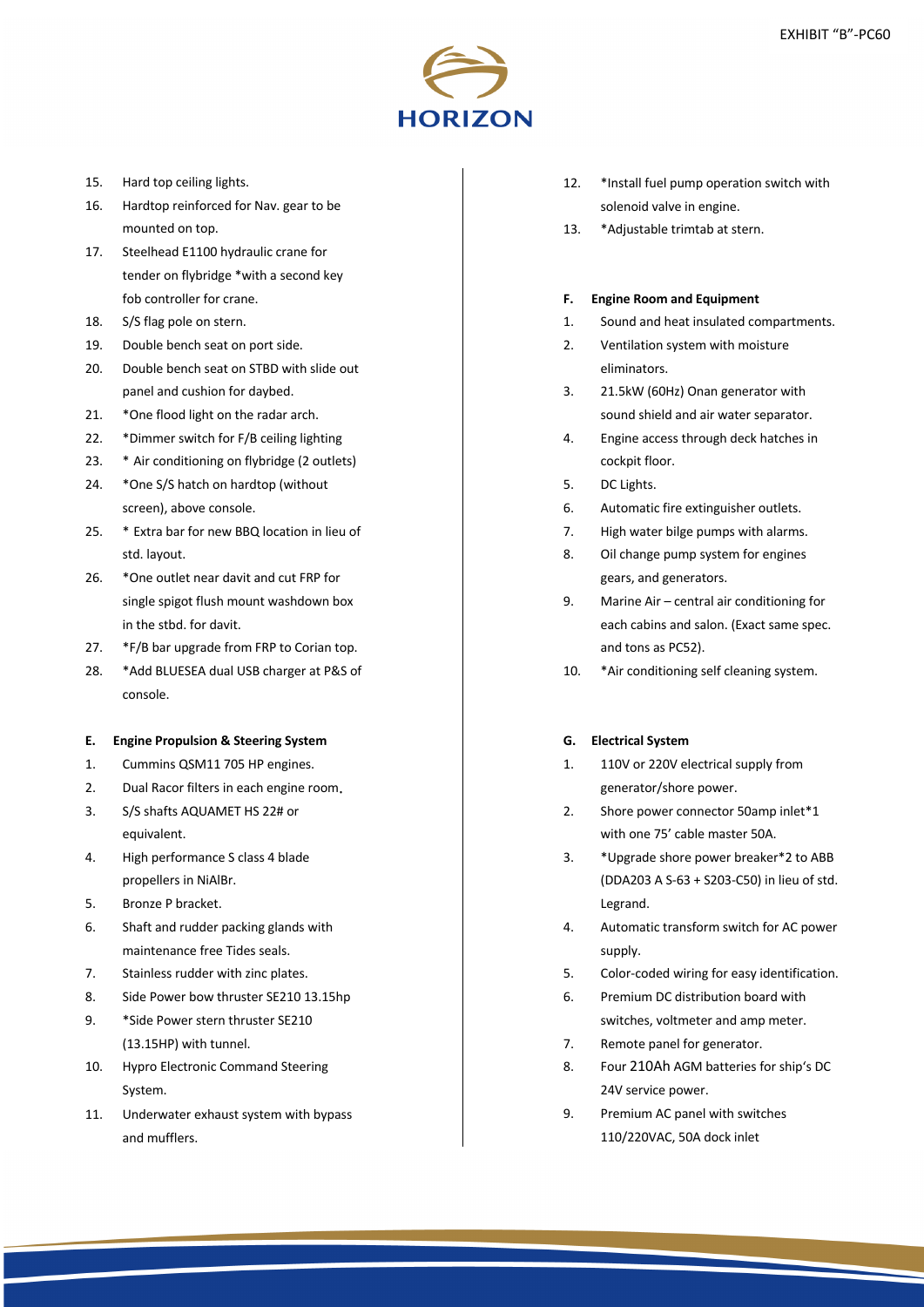

- 10. Navigation light selection panel
- 11. Fresh, black water & diesel tank gauges.
- 12. Four 210Ah AGM start batteries for engines/generator.
- 13. 3KW inverter\*1.
- 14. Vimar switches for lighting switches and receptacles.
- 15. Outlets in salon, bar, galley, cabins, flybridge, aft deck, and engine room.
- 16. AC and DC distribution panels.
- 17. Smoke detector in each zone.
- 18. Shipyard provides conduits at appointed 14 areas for Mystique to install other AV system in USA.

#### **Navigation & Instrumentation**

- 19. Garmin GPS.
- 20. Garmin 48" 48mile open array radar system.
- 21. Garmin 8622 22" (x3) multifunction displays.
- 22. Garmin Autopilot System.
- 23. Garmin Wind/Speed/Temp/Depth transducers.
- 24. Garmin VHF at flybridge (with built-in loudhailer) and interior navigation station.
- 25. Garmin AIS.
- 26. Garmin transducer with sonar module.
- 27. Connect Cummins engines data to Garmin display with ONE extra NBE100 network bus extenders.

#### **H. Mechanical System**

- 1. Headhunter fresh water Royal Flush Bravo marine toilets in Master head, and Espresso toilets for the VIP and Guest head with back-up fresh water pump.
- 2. Washer and separate dryer including laundry cabinets and iron board.
- 3. 70 Gallon holding tanks (x2), Y valve for

overboard discharge or dock side pump out.

- 4. 250 Gallon water tank.
- 5. Water and fuel tank integral to hull.
- 6. Color coded piping for easy identification.
- 7. Two-level water bilge alarm.
- 8. Electric 24V bilge pumps.
- 9. Marine grade lines for fresh water system.
- 10. 20 Gallon hot water heater to engine.
- 11. Fuel transfer pumps.
- 12. High volume AC fresh water pump.
- 13. Hot water circulation pump.
- 14. New plastic sea cocks system, except engines. Change to two Sealand discharge pump in lieu of std. RULE
- 15. Add two plastic valves for Aircon. System strainer in afterward.

# **I. Interior Design and Equipment**

# **Interior Layout – Salon**

- 1. Standard layout: En suite staterooms (x3)
- 2. Plush wool carpeting or hardwood flooring.
- 3. Tempered safety glass windows.
- 4. Luxurious salon sofa covered in fabric.
- 5. Soft furnishings including roman blinds.
- 6. Fabric headliner with down lights.
- 7. Window valance.
- 8. Satin varnish wood coffee table.
- 9. Satin wood finish on vertical and horizontal surfaces. Wood selection from shipyard standard collection.
- 10. Dimmer system for LED ceiling lights in salon.

### **Master Stateroom**

- 11. Carpeted or wood flooring.
- 12. Soft furnishings including blinds on all side windows.
- 13. King size walk around bed with pocket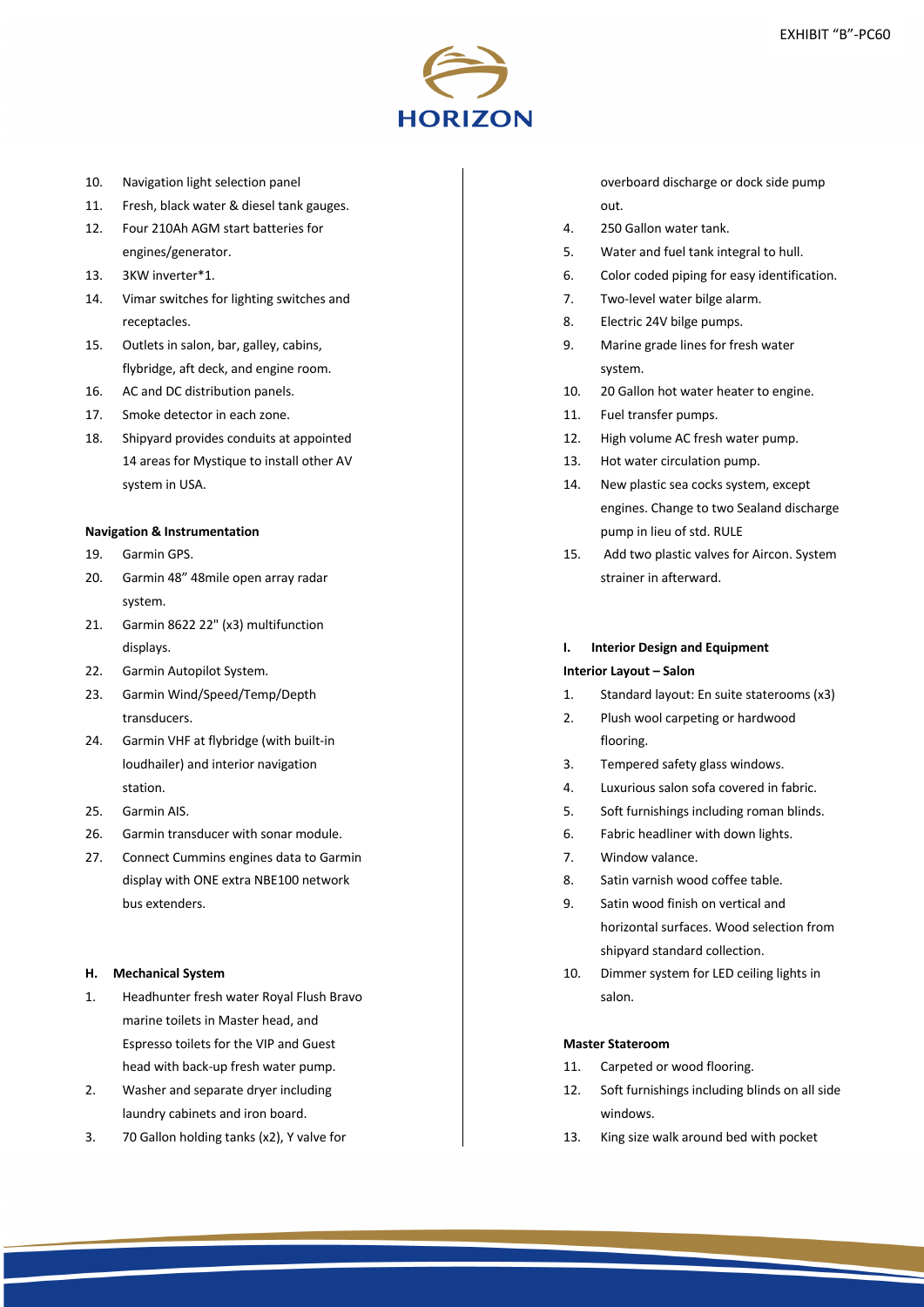

# spring mattress.

- 14. Reading lights and cabin lights.
- 15. Night stands with cupboard, light switches and outlets.
- 16. Headliner with recessed down lights.
- 17. Vanity desk with stool in passage way.
- 18. Large dressing area with full height closets, cedar lined.
- 19. Big scene glass window in cabin and above vanity desk.
- 20. Dimmer system for ceiling lights in master cabin.

# **Master Stateroom – En suite Bathroom**

- 21. Scene window.
- 22. Large dual basin, cabinets, overhead lockers, and mirrors.
- 23. Luxury walk-in separate shower.
- 24. Toilet with basin and cabinets.
- 25. Large closets for linens/towels and clothes.
- 26. \*Custom made laundry hamper in master head.

### **Interior Layout – VIP Cabin**

- 27. King size bed semi walk around.
- 28. Carpeted or wood flooring.
- 29. Soft furnishings including roman blind over large oval window.
- 30. Luxury pocket spring mattress.
- 31. Reading lights, cabin lights.
- 32. Night stands with cupboard, light switches and outlets.
- 33. Vanity with mirror and stool.
- 34. Closets, cedar lined.
- 35. Fabric headliner with recessed down lights.
- 36. En suite bathroom with walk-in shower, head and basin.
- 37. Opening port-light\*1 in shower room for natural light and ventilation.
- 38. Big scene glass window in cabin and head.

39. Upgrade shower seat to corian in lieu of std. FRP in three heads.

#### **Interior Layout – Port Guest Cabin**

- 40. Twin beds.
- 41. Carpeted or wood flooring.
- 42. Soft furnishings including roman blind over port light.
- 43. Luxury foam mattress.
- 44. Reading lights, cabin lights.
- 45. Opening port light\*2 in hull side.
- 46. Night stand with drawers, light switches and outlets.
- 47. Fabric headliner with recessed down lights.
- 48. En suite bathroom with walk-in shower, head and basin.
- 49. Opening port-light\*1 in bathroom for natural light and ventilation.
- 50. Pocket door from the laundry are to the crew room stbd. side.
- **Bar**
- 51. Corian bar counter.
- 52. Storage for drinks bottles and glasses.
- 53. Storage cupboards.
- 54. Overhead lights.
- 55. Main control AC/DC panel.

#### **Galley**

- 56. Corian counter tops and back splashes.
- 57. Miele KM6365 Flush cooktop
- 58. Zephyr Twister Extractor over cooktop.
- 59. Miele H6780BP 30" Convection oven.
- 60. Miele (KFNF9855IDE) 30" panel ready fridge.
- 61. Fisher &Paykel (DD24STI9\_N) panel ready dishwasher.
- 62. Cutlery & crockery drawers.
- 63. Pot and pan drawer & spice cupboard.
- 64. Additional storage drawers and cupboards.
- 65. Double sinks with \* Insinkerator PRO750